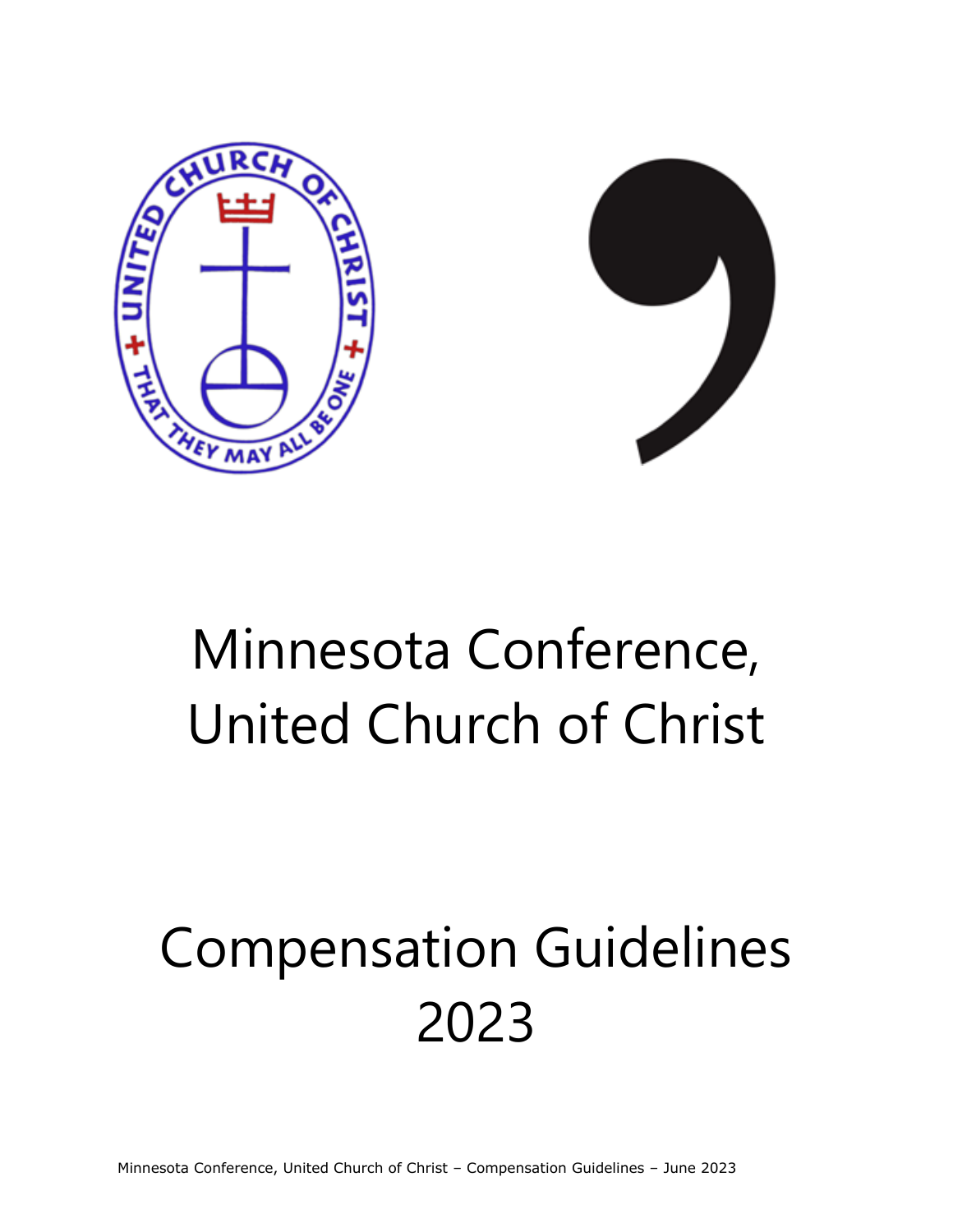#### Minnesota Conference United Church of Christ Compensation Guidelines for 2023 Table of Contents

| <b>Introduction</b>                                       | pg. 1       |
|-----------------------------------------------------------|-------------|
| <b>Cash Salary</b>                                        | pg. 2-4     |
| 2023 Cash Salary Chart                                    | pg. 3       |
| Housing (Parsonage and Housing Allowance)                 | pg. $4 - 6$ |
| <b>Social Security Offset</b>                             | pg. 6       |
| <b>General Benefits</b>                                   |             |
| <b>Retirement Annuity</b>                                 | pg. 6       |
| Life and Disability Insurance                             | pg. 6-7     |
| <b>Health and Dental Insurance</b>                        | pg. 7       |
| <b>Workers Compensation</b>                               | pg. 7       |
| Vacation                                                  | pg. 7-8     |
| <b>Holidays and Days Off</b>                              | pg. 7-8     |
| <b>Malpractice Insurance</b>                              | pg. 8       |
| <b>Criminal Background Check</b>                          | pg. 8       |
| <b>Business Expense Benefits</b>                          |             |
| <b>Business Travel</b>                                    | pg. 8-9     |
| <b>Continuing Education</b>                               | pg. 9       |
| <b>Professional Expenses</b>                              | pg. 9       |
| Leaves of Absences, Sabbaticals, and Other Leave Benefits |             |
| <b>Sick Leave</b>                                         | pg. 10      |
| <b>Disability Leave</b>                                   | pg. 10      |
| <b>Parental Leave</b>                                     | pg. 10      |
| <b>Compassionate Leave</b>                                | pg. 10      |
| <b>Civic Service Leaves</b>                               | pg. 10      |
| Continuing Education / Study Leave                        | pg. 11      |
| <b>Sabbatical Leave</b>                                   | pg. 11      |
| <b>Wider Church Involvement</b>                           | pg. 11      |
| <b>Evaluations</b>                                        | pg. 11      |
| Minister's Death                                          | pg. 12      |
| <b>Part-Time Minister</b>                                 | pg. 12-13   |
| <b>Shared and Yoked Ministry</b>                          | pg. 13      |
| <b>Interim Minister</b>                                   | pg. 13-14   |
| <b>Licensed Minister</b>                                  | pg. 14      |
| <b>Commissioned Minister</b>                              | pg. 14      |
| Reporting a Minister's Compensation                       | pg. 14-15   |
| <b>Compensation Worksheet</b>                             | pg. 16      |
| <b>Additional Resources</b>                               | pg. 17      |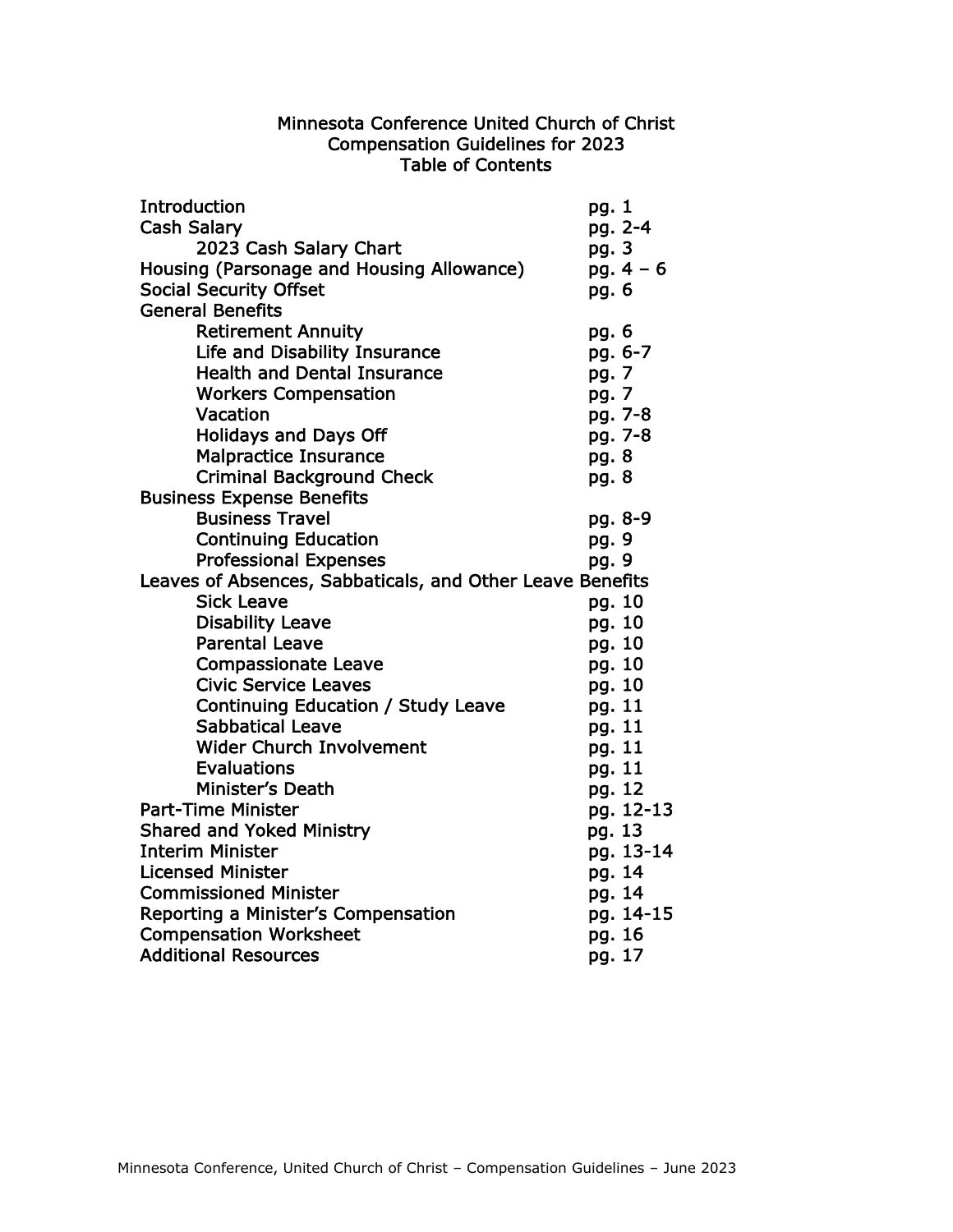Minnesota Conference United Church of Christ

#### Compensation Guidelines for 2023

Introduction:

Compensation for ALL local church employees should be fair and just, taking into consideration the size of the church and the employee's experience, skills, and education. Other factors that churches typically consider are the church's income, special needs, supply and demand, and the geographical setting. This document is created to help congregations plan compensation for its ministers. It can, however, be a very useful guideline for ministers serving in a variety of other ministry settings.

This guideline is put forth in order to honor and value authorized ministers and create an environment of best practices for the ministers and ministry settings of the Minnesota Conference, United Church of Christ. Some churches may be unable to provide sufficient compensation for full-time pastoral service. Such churches are encouraged to meet with the Conference Staff to review their situation and to consider creative alternatives, such as the calling of a part-time bi-vocational minister and/or sharing a minister with another congregation. A congregation should not expect a minister to work full-time for part-time compensation. Churches that are not able to meet these guidelines should consider options under Part-time Minister [pp. 12 of this packet] that fit their budget while treating their ministers with fairness, justice and integrity.

#### The 2023 Compensation Guidelines

In preparing the Guidelines for 2023, we looked at guidelines of UCC Conferences in our region, recommendations and/or requirements of other religious and professional organizations, and actual compensation of pastors in the Minnesota Conference UCC. Cash salary recommendations were increased 3.5% from 2022. The increase percentage reflects the Board of Directors budget recommendation for Conference staff.

We also considered the Federal District Court ruling that the clergy housing allowance is unconstitutional, and the subsequent Appeals Court ruling that the housing allowance is constitutional. Please see p. 5 for more about that.

#### How to decide ministerial compensation

A process should be in place for the regular, annual review of ministerial performance and compensation. We suggest that in each church, a small sub-committee, perhaps a Personnel Committee responsible to the governing board, be given the task of this review. These reviews and proposals should not be made by a budget committee or other budgeting body.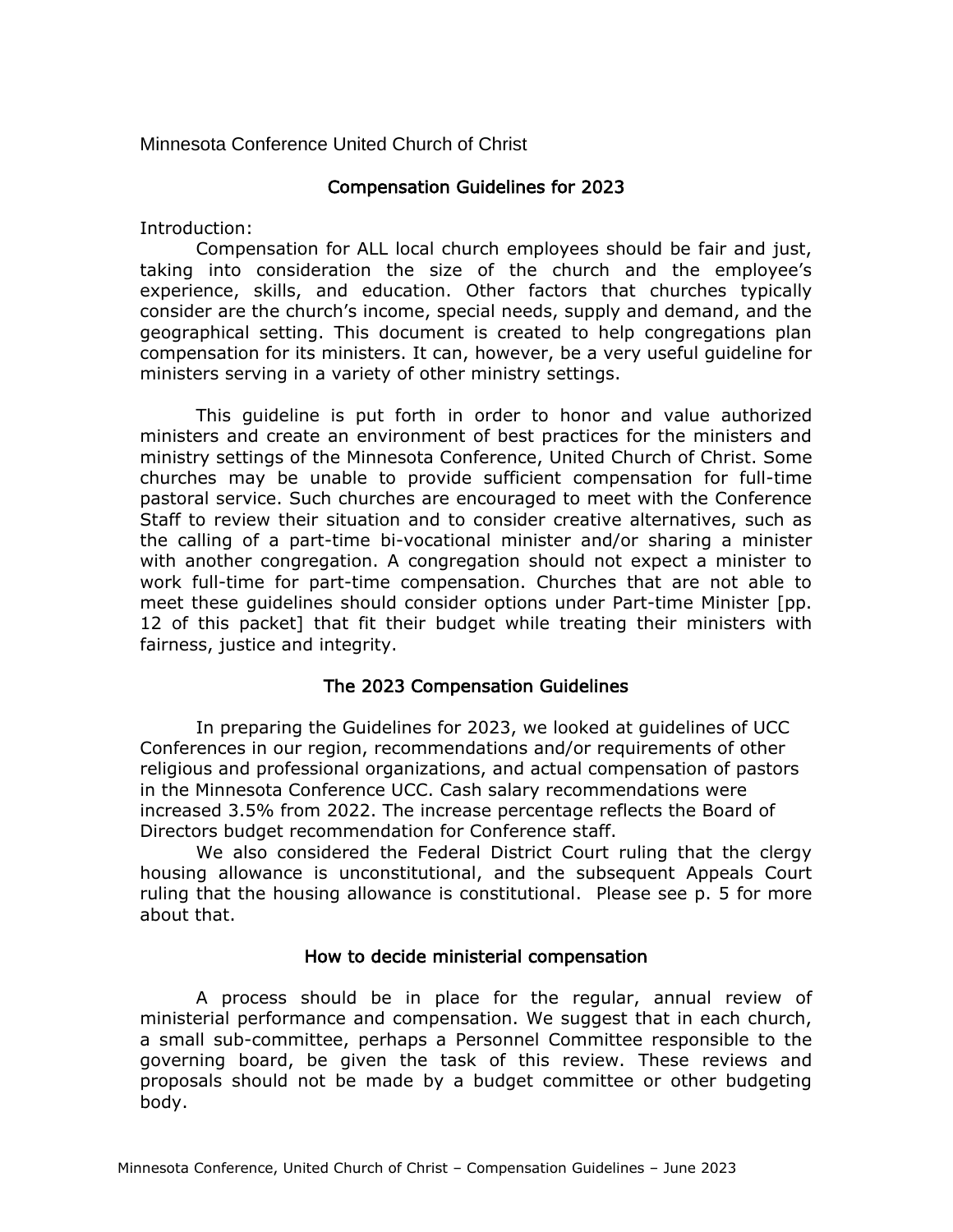Please be aware that because federal tax structures (IRS and Social Security codes) are unique for ministers, and because each minister's family needs differ, the ministerial compensation package should be allocated in consultation with the minister so as to best meet the minister's needs [see worksheet, p. 16]. Churches are encouraged to first calculate the total compensation to be allocated, and then in consultation with the minister to re-allocate the individual line items.

#### Compensation Guidelines for Ordained Ministers

Because the minister of a church is often expected to be a highly educated and trained professional, the salary and housing package for ministers should be congruent with the compensation of other similarly trained professionals in the community. The total compensation package for ordained ministers should be comparable to that of professionals requiring post-graduate training, such as school superintendents, secondary and middle school principals, engineers and other professionals in administrative positions. Other considerations are appropriate for licensed and commissioned ministers (see Sections 9 & 10, below). But regardless of whether the authorized minister is ordained, commissioned, or licensed, each minister's total compensation package should take into consideration years of service, education, special training, skills and abilities.

Additionally, the work schedule and the compensation package of all authorized ministers should be healthy for the minister and for the ministry location. This requires a balance of time spent in the church's ministry and time spent with family and friends – a balance of work and recreation, a balance of exercising the body and the mind, a balance of care of others and care for self.

\*\*\*\*\*

1. Cash Salary - The following chart provides guidance for determining the cash salary of full-time ordained ministers in a local church setting. The chart presents salary guidelines related to the membership of a church with various Steps within each membership category. The Steps refer to experience, special skills, and other factors deemed important for salary calculations. If the actual cash salary of a minister (before any re-allocation of funds to other line items) is below that of the appropriate membership size and Step, the position may be considered to be less than full time. The salaries listed in the chart are for ordained ministers. Since ministry is not a static endeavor, compensation should be viewed as a necessarily changing long-term covenant between a setting and its minister(s). As ministers continue their work and growth, every setting is encouraged to incrementally adjust their minister(s)' cash salary based on several factors, including, but not limited to: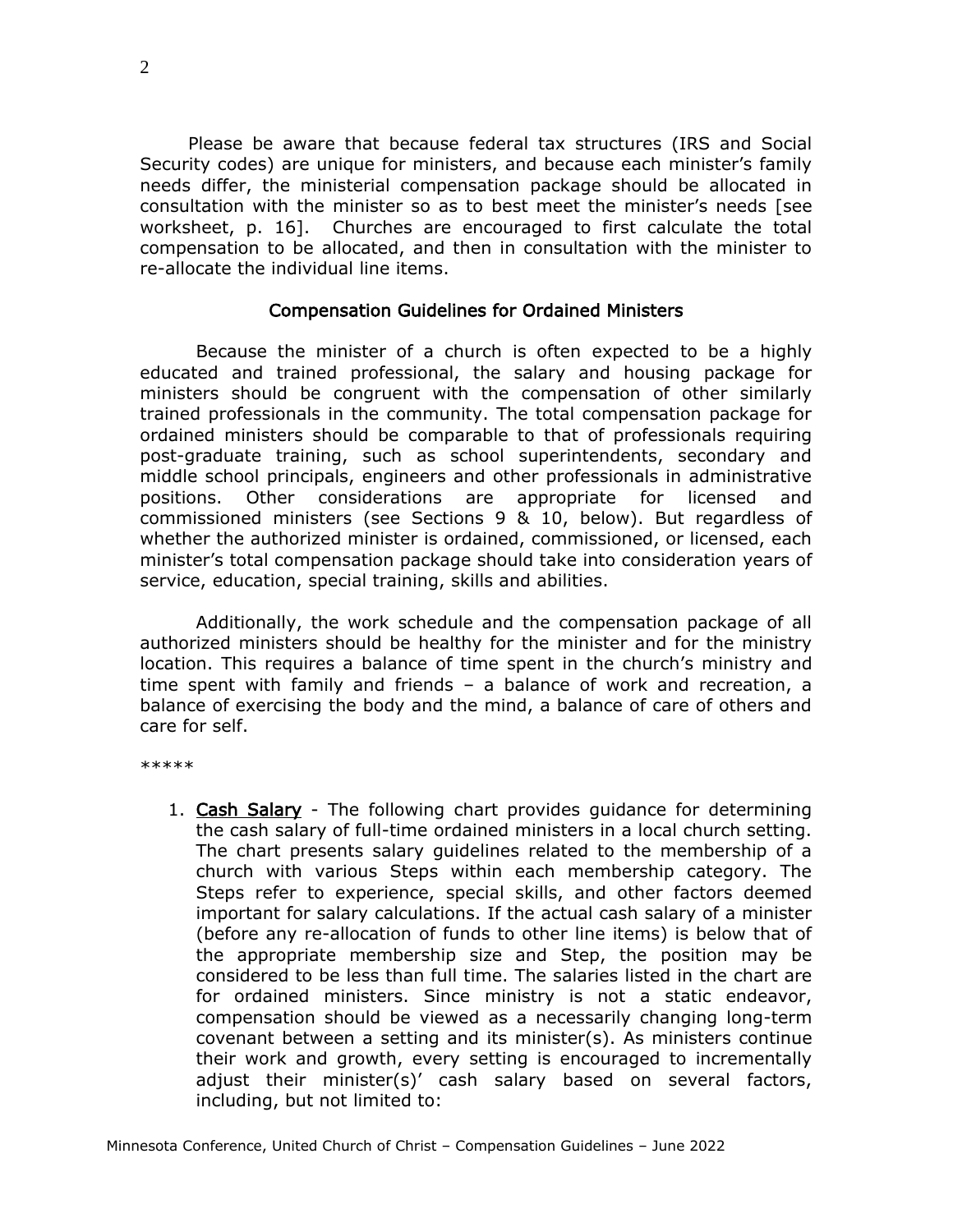- a. Annual cost of living adjustments to compensate for inflation.
- b. Merit increases to acknowledge ministerial excellence.
- c. Increasing ministerial experience, acknowledging the gradual movement up through the pay steps. This could be an increase of perhaps \$500-\$1,000 per year.
- d. Churches should also be prepared to acknowledge growth in membership, attendance or contributions with an adjustment in salary.
- e. Changes in the cost of benefits, especially health and dental insurance. These benefits can change drastically in cost as the minister ages, or as the minister's family changes.

#### Recommended Cash Salary for 2023 (reflects 3.5% increase from 2022) The increase percentage reflects the Board of Directors budget recommendation for Conference staff.

| <u>Membership</u> | <b>Step A</b> | <b>Step B</b> | Step C   | Step D   | Step E   |
|-------------------|---------------|---------------|----------|----------|----------|
| Less than 150     | \$38,390      | \$41,212      | \$44,036 | \$46,448 | \$47,423 |
| 151 to 300        | \$42,907      | \$46,295      | \$49,681 | \$55,891 | \$59,844 |
| 301 to 450        | \$46,858      | \$50,245      | \$55,891 | \$62,102 | \$67,748 |
| 451-600           |               | \$54,783      | \$61,800 | \$69,440 | \$76,215 |
| 601-850           |               | \$59,844      | \$68,311 | \$74,522 | \$80,732 |
| More than 851     |               |               | \$76,215 | \$81,297 | \$87,506 |

#### (does NOT include housing allowance, parsonage, or benefits)

#### Guide to the Steps

Cash salary guidelines are based upon the membership of the congregation, and the skills, education, and experience of the pastor, copastor, associate pastor, team ministry pastor, or other authorized minister. Please note that:

truly outstanding performance in ministry may merit a salary in the next larger category or Step.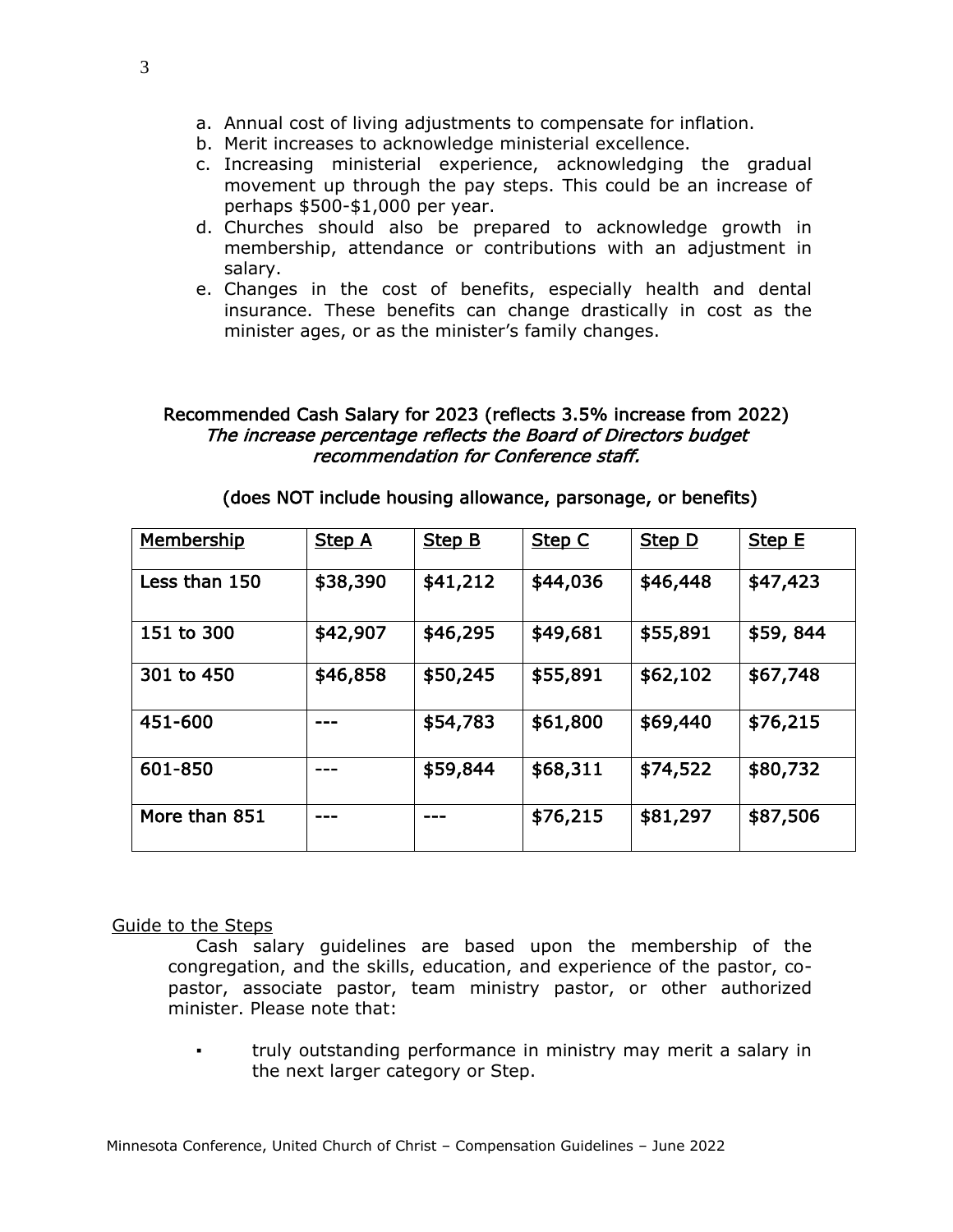- an adjustment should be considered for ministers who have received less than adequate increases in the past year(s).
- Step  $A =$  entry-level. No ministerial or applicable life experience, other than field education in seminary.
- Step  $B =$  entry-level to early mid-level. 2-5 years ministerial and/or applicable life experience.
- Step  $C =$  mid-level. 5-15 years ministerial and/or applicable life experience and proficiency in special skills.
- Step  $D =$  high mid-level to early senior-level. 15 to 25 years ministerial and/or applicable life experience, perhaps an advanced graduate degree, specialized experience gained from continuing education or other work experience. A high level of proficiency in a wide range of skills typically needed by a senior minister, including staff supervision.
- Step  $E =$  senior-level. 20 or more years ministerial and/or applicable life experience, highest level of skills proficiency needed by a senior minister, advanced graduate degree(s) and/or specialized skills.
- 2. Housing For authorized ministers, the cost of housing will be a part of the minister's compensation package. After the total salary and housing compensation are agreed upon, the minister may request a reallocation of certain line items to better meet the minister's needs, in compliance with the codes of the IRS.
	- a. If a parsonage is provided, full utilities, basic telephone service, and maintenance costs are to be paid by the church. Furthermore, it is recommended that the church consider an equity development plan for ministers living in a church-owned home. Toward this end, it is suggested that a church provide an amount equal to 3%-5% of the minister's salary basis to be invested for the minister's benefit in one of the following ways:
		- as an additional contribution to the UCC annuity fund.
		- in an IRA, or a TSA (through the Pension Boards UCC).
		- in another agreed upon investment vehicle.

A minister who is furnished a parsonage may exclude from income the fair rental value of the parsonage, including utilities. However, the amount excluded cannot be more than the reasonable pay for the minister's services. – IRS Publication 517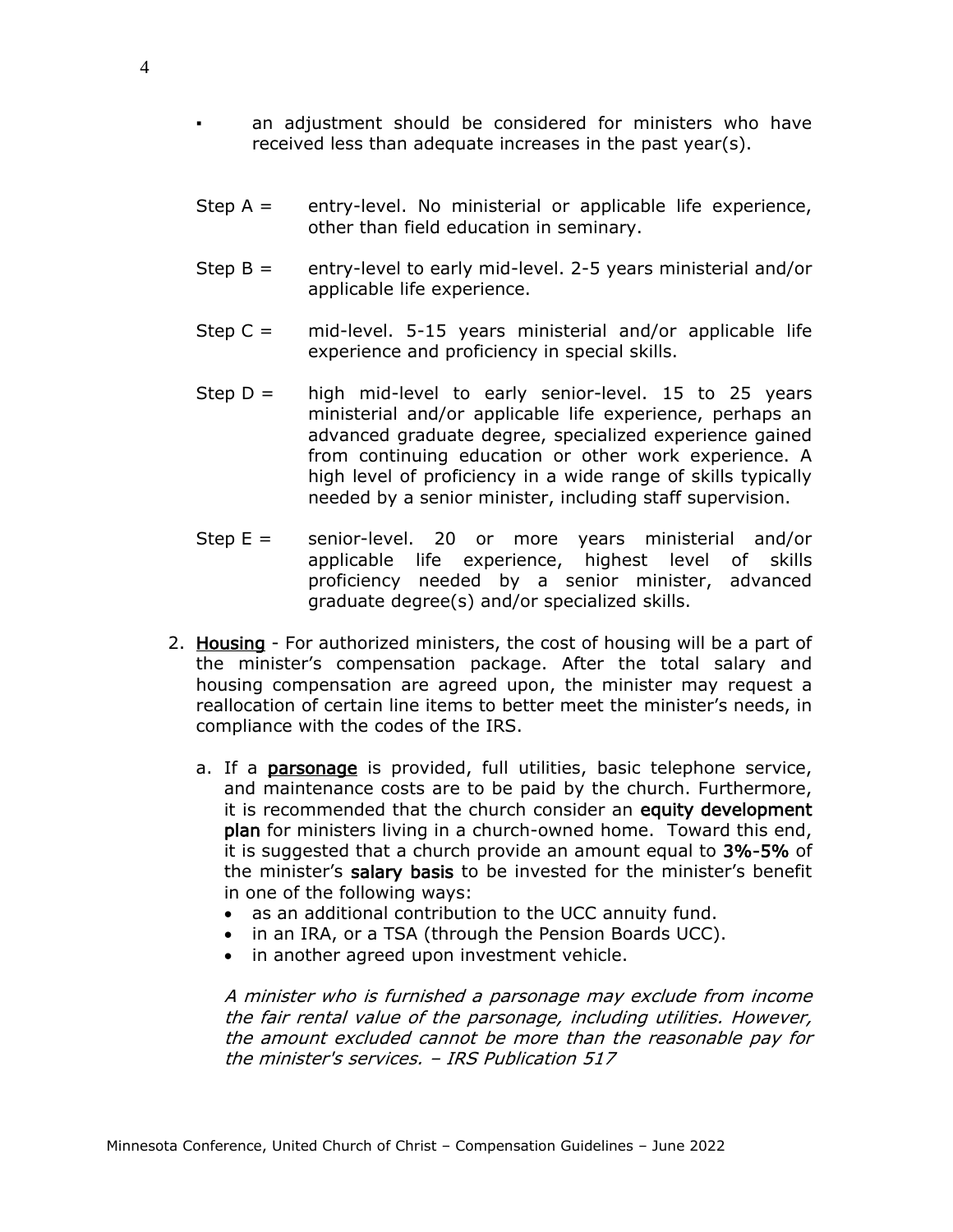(In the case of a parsonage, the "salary basis" for Pension Boards UCC purposes =  $130\%$  of cash salary + any furnishings allowance received.)

b. If a housing allowance is provided, the amount received should permit the minister to buy, furnish, and maintain a median-priced house in the church community. A housing allowance should be no less than 1% per month of the value of the median-priced 3 bedroom home in the community. According to the IRS, the value of the annual housing allowance must be formally approved by the appropriate church board each year prior to receipt of the allowance by the minister. The approval must be officially recorded in church minutes and be retained in the church files.

A minister who receives a housing allowance may exclude the allowance from gross income to the extent it is used to pay expenses in providing a home. Generally, those expenses include rent, mortgage interest, utilities, repairs, and other expenses directly relating to providing a home. – IRS Publication 517

In 2017 a Federal District Court ruled the clergy housing allowance to be unconstitutional. In 2019, the Seventh Circuit Court of Appeals reversed that ruling. Heather Kimmel, General Counsel for the UCC, says: "This is likely not the last time that we will see a challenge to the housing allowance – it may come in an appeal to this ruling or in a new action brought in a different Circuit. For now, the clergy housing allowance continues." Ministry settings should continue to designate housing allowances for clergy.

#### Formula: Value of median-priced house x 1% x 12 = Housing Allowance

▪ If a median-priced house in the community is \$100,000, the church's recommended housing allowance would be \$100,000 times 1%, or \$1,000 per month. (\$12,000 per year).

▪ If a median-priced house in the community is \$200,000, the church's recommended housing allowance would be \$200,000 times 1%, or \$2,000 per month. (\$24,000 per year).

▪ If a median-priced house in the community is \$250,000, the church's recommended housing allowance would be \$250,000 times 1%, or \$2,500 per month. (\$30,000 per year).

(In the case of a housing allowance, the "salary basis" for Pension Boards UCC purposes = cash salary  $+$  housing allowance.)

Regardless of the above considerations, according to Publication 517 of the IRS: If you own your home and you receive as part of your salary a housing or rental allowance, you may exclude from gross income the smallest of: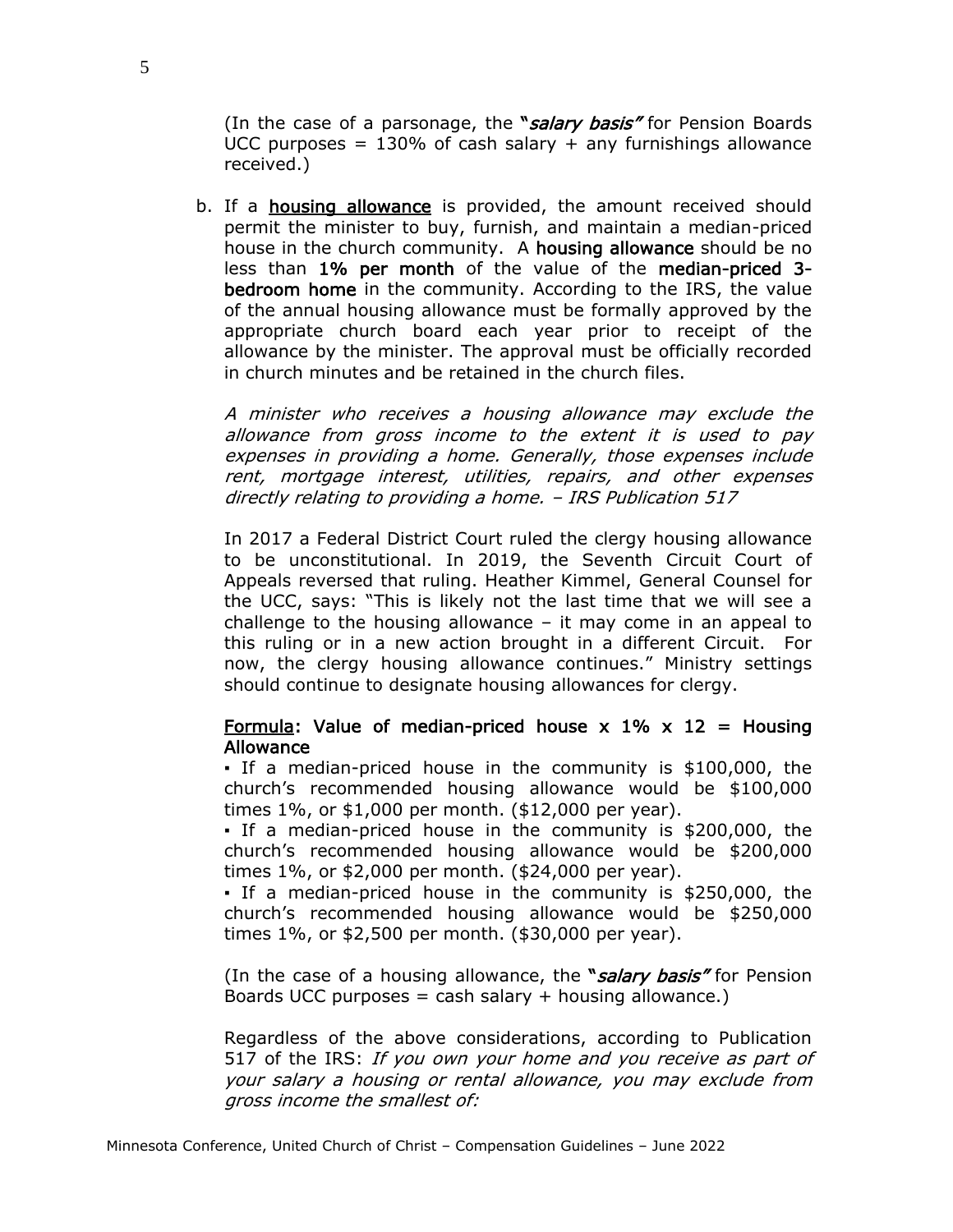- The amount actually used to provide a home;
- The amount officially designated as a rental allowance; or
- The fair rental value of the home, including furnishings, utilities, garage, etc.
- c. For churches that cannot provide either a parsonage or a sufficient housing allowance to purchase a home in the community, a home (house or condo) for the minister might be leased or rented. Full utilities, basic telephone service, and maintenance costs are to be paid by the church. An *equity development plan* described above under "parsonage," should be included.

#### 3. Social Security Offset

Because the IRS considers ministers to be self-employed for purposes of Social Security (though not for purposes of federal income tax), these guidelines expect ministry settings to provide an additional cash benefit equal to 7.65% of the minister's salary basis to ministers who contribute to Social Security. [For an explanation of salary basis, see Section 2a-b, p. 4-5, above, depending upon whether a parsonage or housing allowance is provided.] For tax reporting purposes, the Social Security Offset is included as taxable wages on the minister's W-2 form.

#### 4. General Benefits

Benefits are provided for authorized ministers as an expense of the ministry setting. To be in keeping with Conference Guidelines, a church must provide the following benefits: retirement annuity, life & disability insurance, health & dental insurance, worker's compensation, paid vacation & days off, business travel reimbursement, financial & leave provisions for civic service and continuing education events, professional expense reimbursement, and Criminal Background Check reimbursement. [Participation in The Pension Boards, UCC plans requires employment on at least a ½ time basis.]

a. Retirement Annuity

Quarterly payments to the Annuity Fund, an IRS 403(b) taxsheltered annuity administered by The Pension Boards, United Church of Christ, are a standard part of the UCC ministerial benefits package. Ministry settings provide contributions directly to The Pension Boards of 14% of the minister's salary basis. (1) For ministers paid a housing allowance, the salary basis is the total of cash salary + housing allowance. (2) For ministers provided a parsonage, the *salary basis* is the total of *cash salary* + 30% of cash salary + any furnishings allowance. All such payments and subsequent accumulations are tax deferred until retirement.

b. Life & Disability Insurance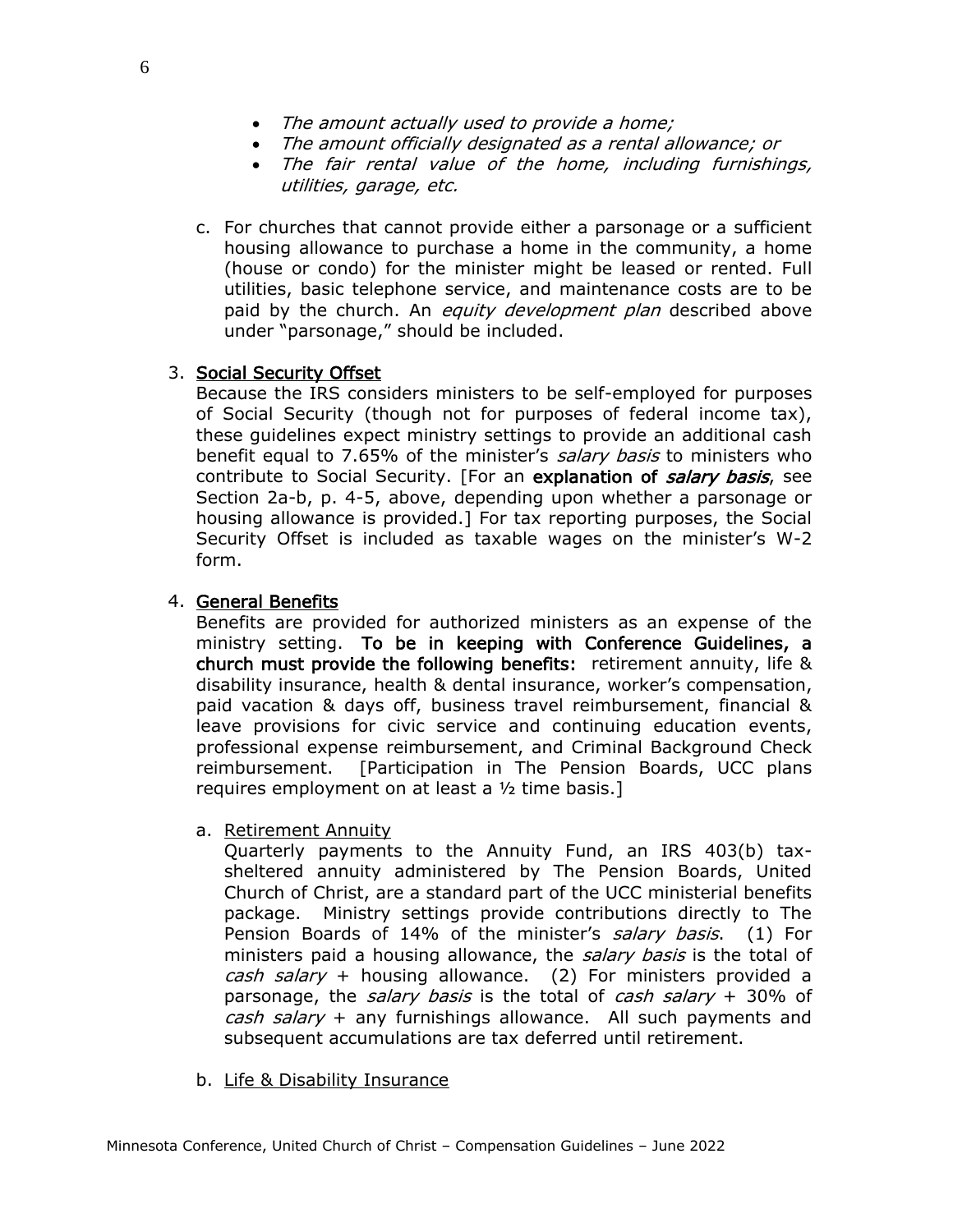The UCC Life & Disability Insurance plan is a standard part of the UCC ministerial benefits package that provides both short- and long-term disability benefits [of 60% of the minister's salary basis], and term life insurance. The cost of the plan is 1.5% of the minister's salary basis [see Section 4a, above] paid directly to The Pension Boards UCC on a quarterly basis. For complete information, see the Pension Boards UCC website [www.pbucc.org.](http://www.pbucc.org/) If a minister is unable to enroll in the UCC LDI plan, comparable coverage should be sought elsewhere and 1.5% of the salary basis applied to the cost of that coverage.

- i. Short-Term Disability Benefits Begin after 30 days of disablement at the discretion of the insurer.
- ii. Long-Term Disability Benefits

May begin at the discretion of the insurer when short-term benefits end. The benefits terms outlined in the plan's Summary Plan Description determine the actual benefit payment.

c. Health & Dental Insurance

Plan A Health Insurance & Dental Insurance for ministers and their dependents through The Pension Boards, UCC is a standard part of the UCC ministerial benefits package. If health & dental insurance is desired by the minister, we recommend the ministry setting make: (1) quarterly payments for the full cost of the annual premium directly to The Pension Boards, UCC; or (2) payments applied to the cost of a comparable plan of another insurer. If a Pastor declines insurance, then we recommend a cash equivalent payout equal to the premiums for single coverage in the Pension Boards' UCC health insurance plan. This payout is added to the cash salary component of the compensation package.

Note: Persons entering authorized ministry in the United Church of Christ for the first time have a 90-day window during which they may enroll in The Pension Boards, UCC health insurance plan without need of a medical examination.

d. Worker's Compensation

Ministry Settings are required by law to provide worker's compensation insurance coverage for all employees, including ministers.

e. Vacation

Ministers should be provided 4 full work-weeks of vacation per year, including 4 Sundays. If a minister's normal work week is 5 work-days, then there should be 20 days' vacation per year. If a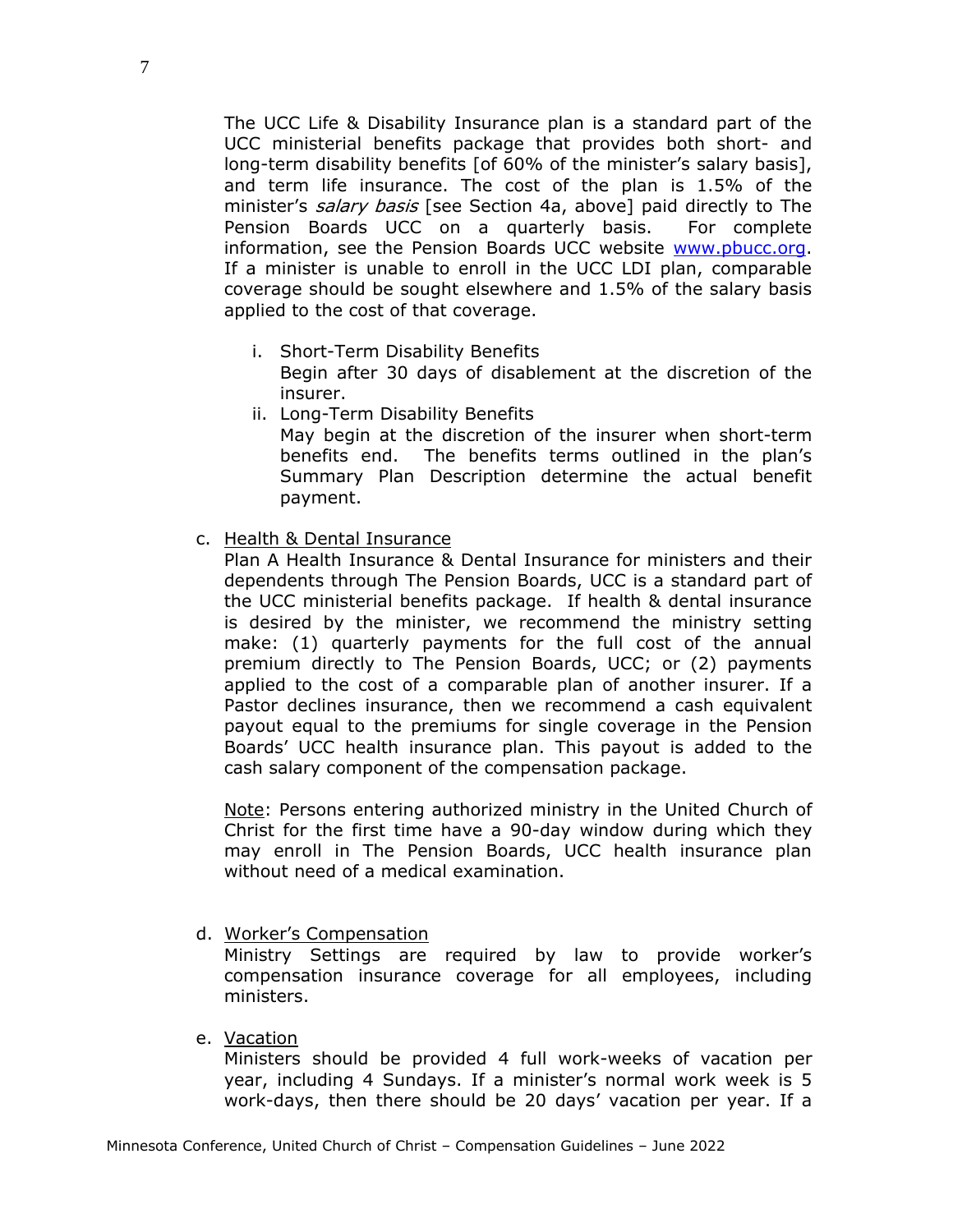minister normally works 6 days per work week, then vacation should be 24 days per year. Every setting should have a clear policy about carrying accrued vacation into the next year and/or converting unused vacation into cash. Such paid vacation is a standard part of the UCC ministerial benefits package.

f. Holidays and Days Off

It is expected that ministers will be afforded the usual paid holidays afforded other employed persons (including the provision that they will take compensatory time when a holiday falls on a day requiring pastoral work). It is also expected that ministers will take the equivalent of two days off per week, as do employees of most other organizations and businesses. These provisions are a standard part of the UCC ministerial benefits package.

g. Malpractice Insurance

Each ministry setting is encouraged to purchase malpractice insurance if this is not already included in the church's current insurance policy, so as to protect the church and its employees in the event of a lawsuit. This insurance is standard in the policies underwritten by the United Church of Christ Insurance Board (UCCIB).

h. Criminal Background Check

All UCC clergy must submit a Criminal Background Check in order to circulate their profile. The local ministry setting should reimburse a newly called minister for this expense.

#### 5. Business Expense

Business expenses are incurred by ministers as they carry out the work of the church. The setting and the minister should collaborate in clearly defining such expenses and establishing detailed accounting procedures and appropriate budgetary lines for their reimbursement. Examples below:

a. Business Travel

The Internal Revenue Service annually and as otherwise needed, establishes a mileage rate to be used in calculating the business mileage reimbursement rate for the use of a personal vehicle. As of 1/1/2022 that rate is \$0.585 per mile. Ministry settings should reimburse ministers for all business travel expenses, including the cost of parking & tolls incurred in carrying out their ministry. There are two ways to do this.

i. The ministry setting may reimburse the minister monthly for the actual miles driven in the performance of the ministry, at the IRS business mileage rate, as well as the actual cost of tolls and parking incurred, based on a logged accountable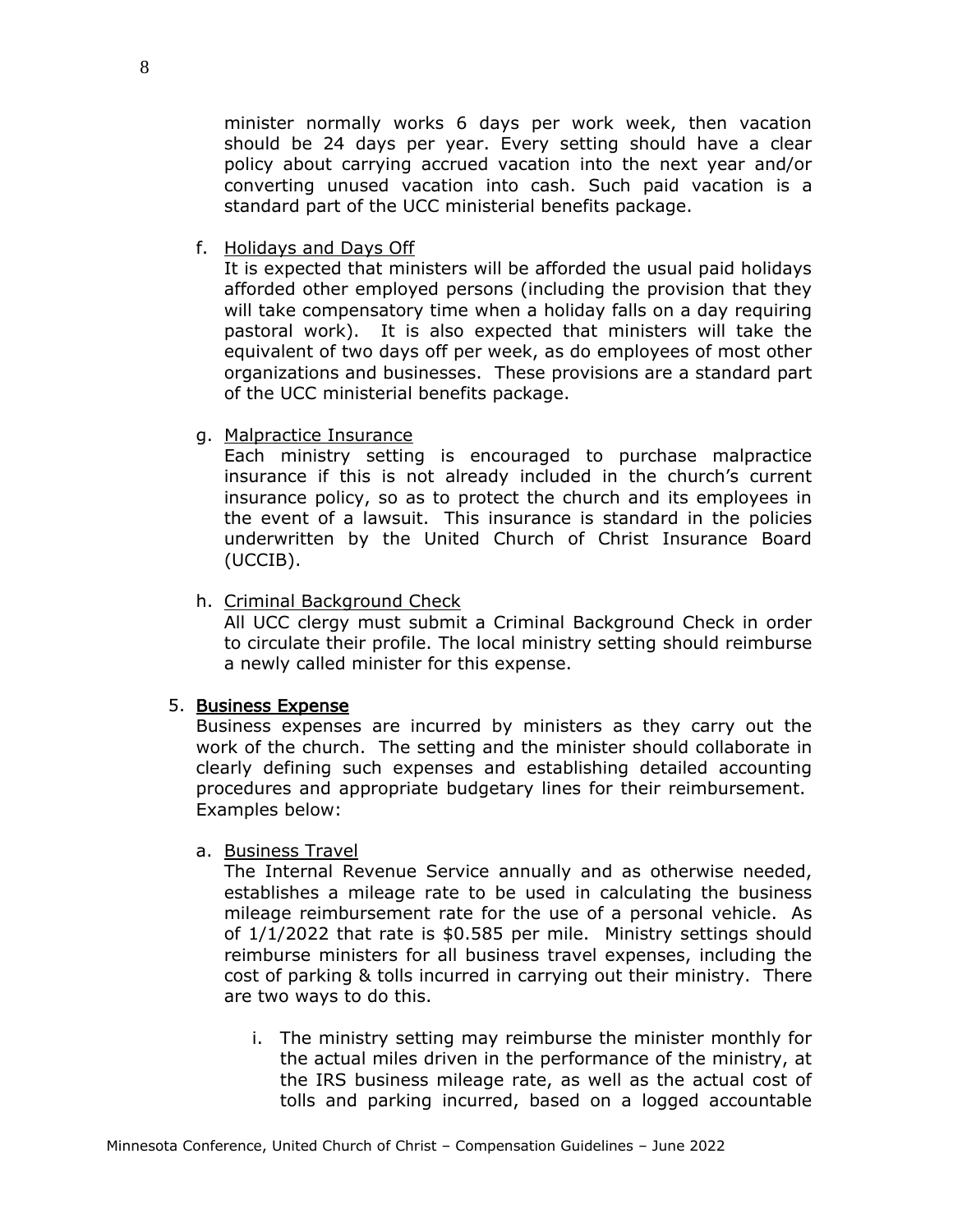plan. An itemized record of the miles driven, and the purposes of the travel would need to be submitted to the church setting for reimbursement.

ii. The ministry setting may reimburse the minister monthly for the cost of maintaining the vehicle used in the performance of the ministry (car maintenance, insurance, depreciation, gasoline, etc), based on the ratio of business miles driven in the performance of the ministry to total miles driven, as well as the actual cost of parking and tolls, based on an accountable plan. Itemized bills incurred in the maintenance of the vehicle, and an itemized daily record, including the purposes of the travel, would need to be submitted to the church for reimbursement.

In either instance, funds received in excess of the actual costs incurred are to be included by the minister in their income for the year. "Non-accountable" and monthly flat rate travel allowances are not recommended.

b. Continuing Education

Financial support for continuing education events is a standard part of the UCC ministerial benefits package. The amount that is budgeted should cover a significant portion of the expenses for tuition, travel, housing, books and meals. A minimum of \$500.00/year is recommended.

(Leave Allocation for Continuing Education: see Section 6f, p. 11)

c. Professional Expenses

Provisions in the church budget (and explicitly referenced in the minister's call agreement or letter of offer) for the reimbursement of other business expenses that the minister might incur in the performance of the ministry is a standard part of the UCC ministerial benefits package. These might include professional organization dues; the cost of professional books, journals & magazines; the cost of ministry-specific attire; professional entertainment costs; and the cost of registration, housing, meals and travel for Minnesota Conference UCC, national United Church of Christ, and ecumenical meetings.

#### 6. Leaves of Absence, Sabbaticals and Other Leave Benefits

a. Sick Leave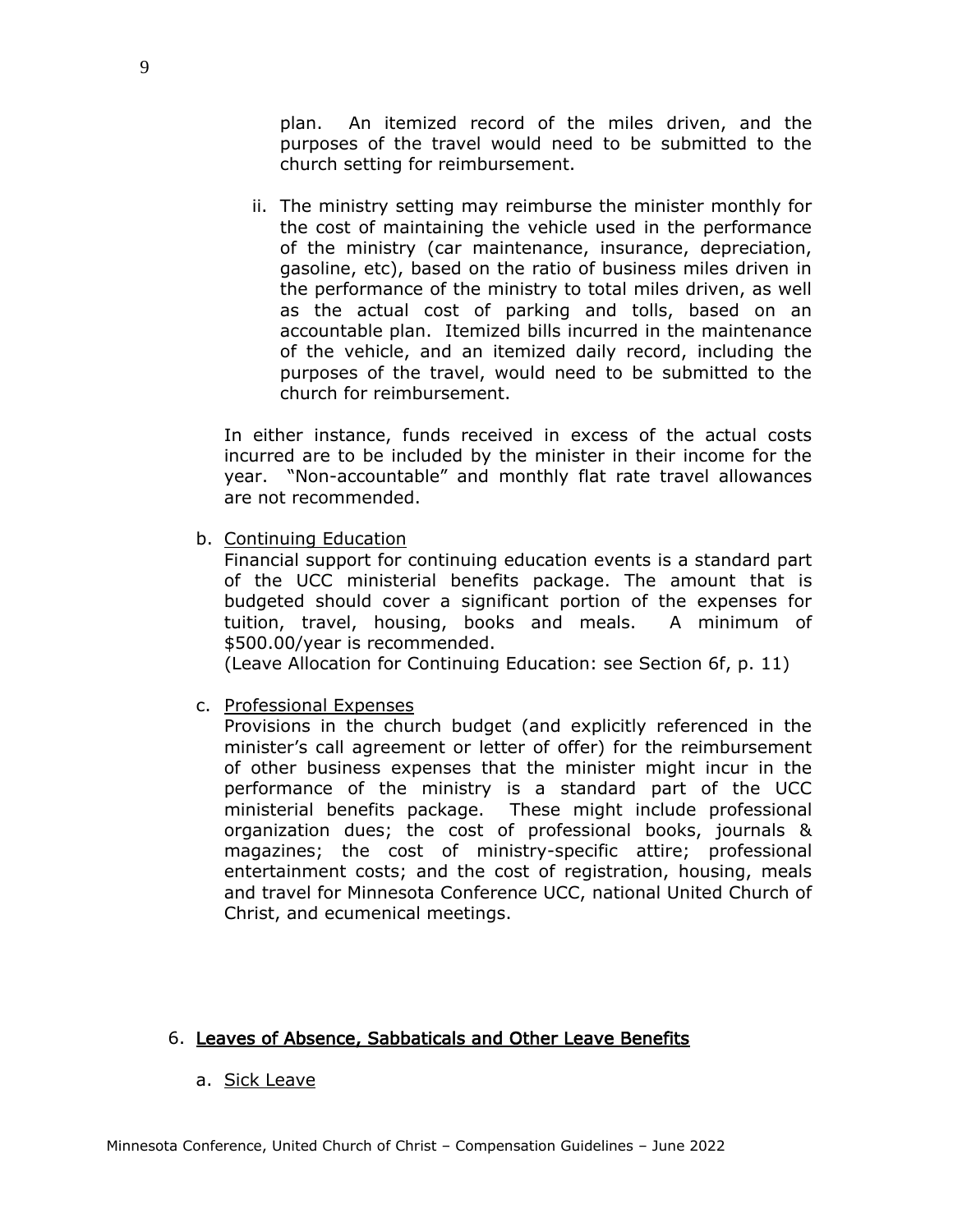A Sick Leave policy is encouraged. Sick Leave typically accrues at the rate of one day per month and may be accumulated from year to year up to a maximum of 45 working days. Sick Leave may be used for personal illness or accident, or for the care of a person in the minister's immediate family (i.e., spouse, partner, child, or parent). Sick Leave may also be used for medical and dental appointments.

b. Disability Leave

In the case of a Leave of up to 30 days due to illness or accident, the ministry setting is expected to continue the minister's salary, housing and all benefits without interruption. When a Leave extends beyond 30 days, the minister or ministry setting should alert the Conference Office and The Pension Boards, United Church of Christ to apply for disability benefits under the UCC Life  $\&$ Disability Policy [see Section 4b].

c. Parental Leave

For the period prior to and/or immediately following the birth or adoption of a child, a Parental Leave of up to 2 months at full compensation is encouraged. Any accrued Vacation or Sick Leave may be used to extend the Leave period. Another option for extending the Leave would be for the minister to work part-time, engaging some of their responsibilities while making provisional arrangements for others. In each of these instances, prior to the Leave, arrangements for the continuation of the ministry setting's pastoral responsibilities during the Leave should be negotiated.

Ministers taking Parental Leave are encouraged to submit their need at least 90 days in advance of the Leave to allow sufficient time for the obtaining of pastoral coverage.

d. Compassionate Leave

A Compassionate Leave policy is encouraged. Compassionate Leave is typically provided in the case of an illness, death, wedding, graduation, or personal emergency within the minister's immediate family (i.e., spouse, partner, child, parent, in-laws, grandparents, grandchildren, and siblings). Five days of Compassionate Leave per year is recommended, except in circumstances in which additional Leave time is negotiated.

e. Civic Service Leaves

Civic Service Leaves are a standard part of the UCC ministerial benefits package. Regular full-time and part-time ministers who are members of a US Military Reserve or National Guard unit will be excused from work when called for military duty and training. Ministry settings shall adhere to all federal and state laws affecting Military Leave.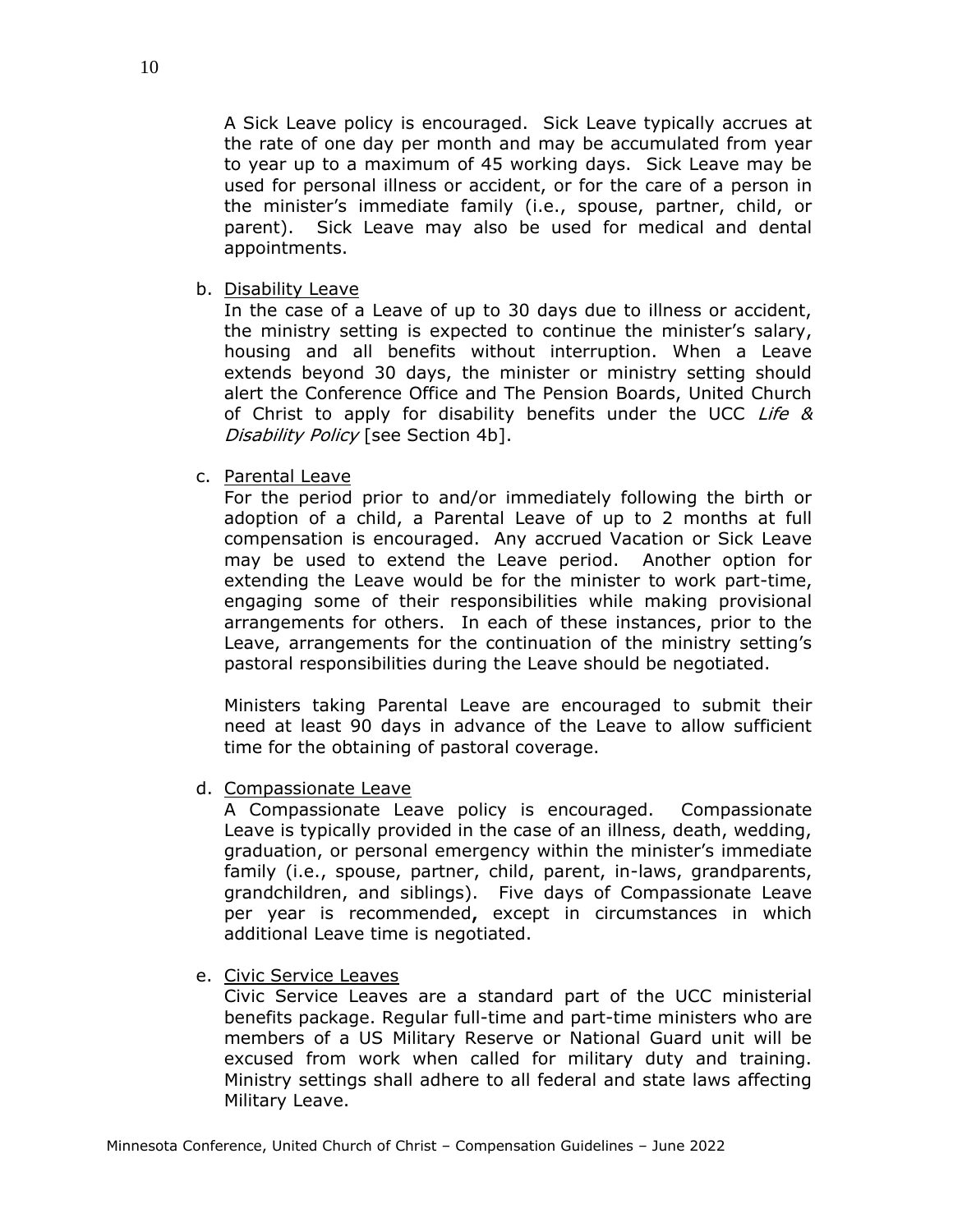Ministers are to be granted Leave for Jury Duty. They shall receive compensation from the ministry setting for up to 2 weeks. Compensation for ministers serving Jury Duty is the difference between their regular compensation and the Jury Duty per diem pay. Ministers are expected to resume pastoral duties once released from Jury Duty service for the day.

#### f. Continuing Education/Study Leave/Standing Requirements

Ministry settings should expect their minister to be committed to a continuing program of professional growth and development and are urged to provide ministers with 2 weeks of Study Leave per year, including weekends. Both the ministry setting, and the minister will benefit from it. (Financial Support for Continuing Education: see Section 5b, p. 9)

In order to remain in good standing as authorized ministers within the Minnesota Conference and the United Church of Christ, clergy are required to attend Power and Boundary Training every 3 years and Anti-Racism/Diversity Training every 2 years. Local ministry settings are encouraged to not consider such trainings as time off, vacation or against the minister's regular study leave.

g. Sabbatical Leave

Ministry settings are encouraged to establish a Sabbatical Leave policy for their ministers. The concept of Sabbatical, rooted in Scripture, offers a time of sustained study, travel, and personal and professional renewal, typically enabling ministers to be of greater service within their ministry setting over time. Sabbatical Leaves are typically offered for 3 months duration with full compensation and benefits to the minister, or up to 6 months duration with partial compensation and benefits. Sabbaticals are typically granted every 4 to 6 years.

Following a Sabbatical Leave, a minister is expected to remain in service at their ministry setting for at least one full year, or repay the ministry setting in full for the cost of salary and benefits afforded the minister during the Leave.

Ministry settings are encouraged to set aside, in their annual budget, funds that when taken together are sufficient to meet the total cost of providing pastoral services during the Sabbatical Leave.

h. Wider Church Involvement

Authorized ministers are expected to participate in the life of the Minnesota Conference and the wider United Church of Christ, by serving on Conference committees and teams, the outdoor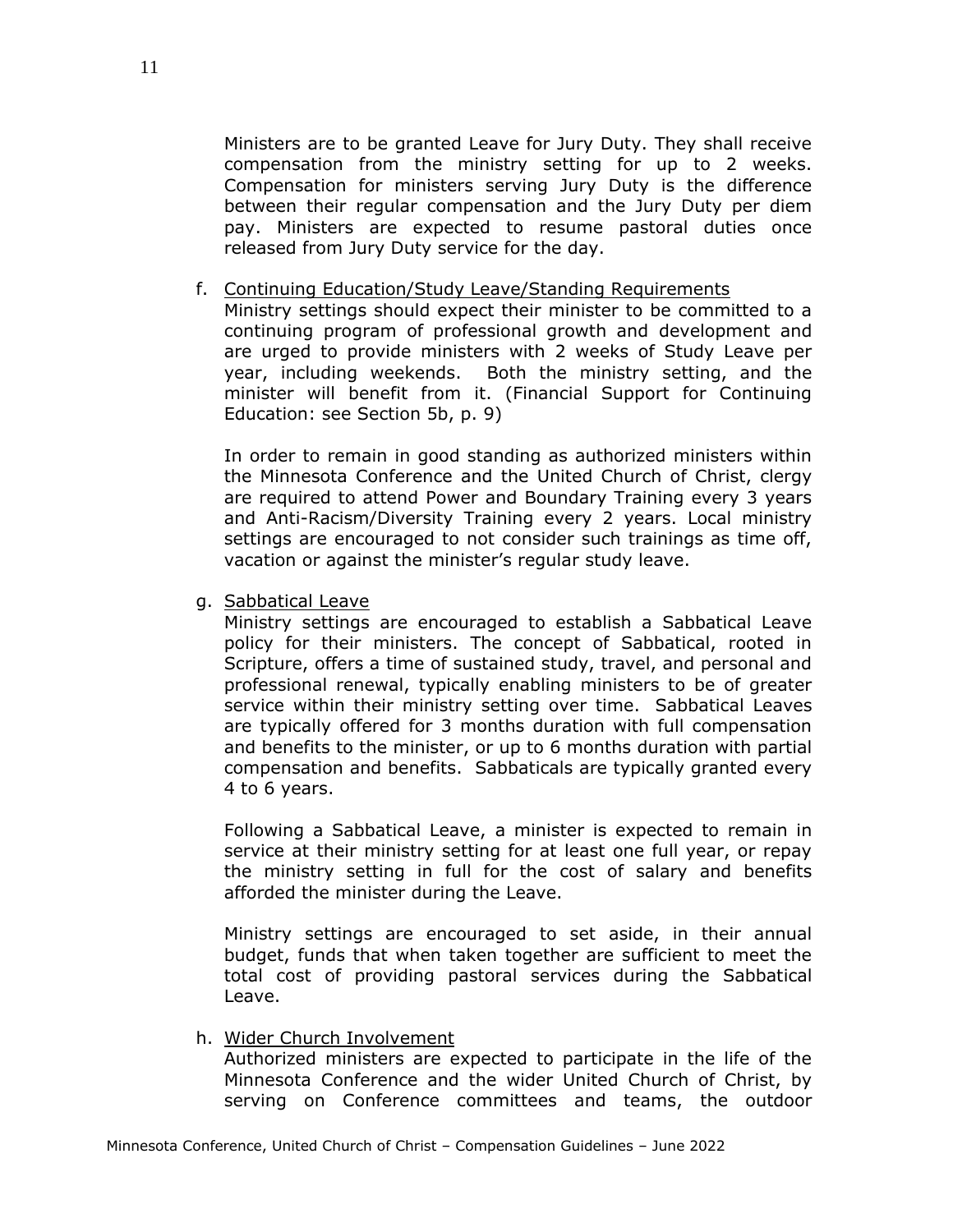ministries of the Conference, and within the national settings of the United Church of Christ. Local ministry settings are encouraged to not consider such service as time off or Vacation, but as part of the minister's and ministry setting's greater ministry.

i. Evaluations

The Minnesota Conference encourages all ministry settings and ministers to participate in an annual evaluation. Such evaluations should consider the shared ministry goals of both the minister and the ministry setting as they, together, seek to clarify or better discern the future of the church. Those desiring assistance in this process are encouraged to contact an Associate Conference Minister.

j. Minister's Death

In the event of a minister's death, the ministry setting is encouraged to provide the minister's spouse or partner and/or dependents, at minimum, the minister's full salary for the current month of service, any accrued vacation time, and three additional months of full salary. The ministry setting is also encouraged to provide to the minister's family housing in the parsonage free of charge (including the cost of utilities and local phone service), or be provided a housing allowance, for up to 90 days. Further provisions, such as health and dental insurance, may be made upon mutual agreement between the setting, the spouse or partner and/or the dependents of the deceased, the Associate Conference/Conference Minister and/or the Committee on Ministry.

[IRS guidelines state that the parsonage and/or housing allowance becomes taxable to the family of the deceased.]

#### 7. Part-time Minister

Churches that cannot afford the recommended full-time salary package may wish to consider offering their minister a part-time salary package, which is based on the minister's time commitments in terms of UNITS. "Transparency" is the key to this package, because without it a church might easily develop unrealistic time expectations of its part-time minister.

One approach to negotiating a transparent part-time church/minister compensation package is to look at each morning, afternoon, or evening as constituting one unit of work (e.g. 3-4 hours). For example, a minister who spent a morning on worship preparation, an afternoon on hospital visitation and administrative work and an evening at a church meeting would have worked 3 units that day.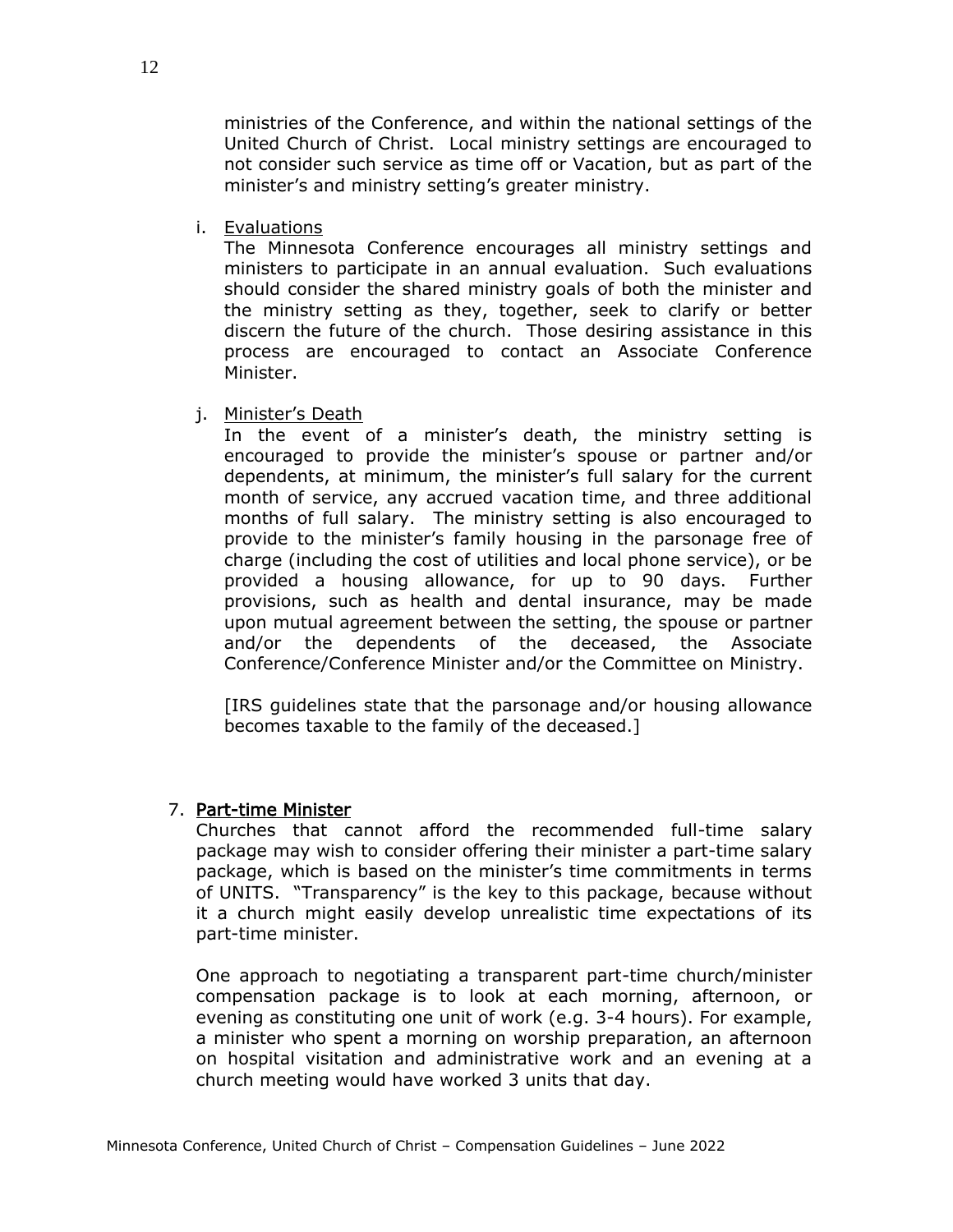- a full-time pastoral position would average 12-13 units/week over the course of a year.
- a three-quarter time position would average 9 units/week over the course of a year.
- a half-time position would average 6 units/week over the course of a year.

This approach permits a church to set priorities while also providing considerable flexibility. Lay people might prepare the newsletter, teach an adult Bible Study or make routine visits to shut-ins, freeing up the part-time minister to concentrate on worship preparation, a limited number of meetings, and counseling of and visitation to those in need. In this way, a church may provide a professional-level ministry with a part-time minister.

A possible, but not exhaustive, list of church activities and responsibilities that might be included in a minister's total units of time are:

Worship preparation;

Sunday worship and Sunday programs;

Visitation at hospitals, nursing homes, personal homes;

Administration, phone calls, emails;

Church, community, and denominational meetings;

Counseling, weddings, funerals, and other pastoral concerns; Teaching, Bible study/adult education;

Communication venues: bulletins, newsletters, website, other; Community-based chaplaincy at nursing homes, jails, hospitals, etc.

Another means for determining part-time compensation would be to consider the cost of leading worship at \$150-200/day + mileage, and that of all other pastoral responsibilities at \$25-\$30 per hour + mileage, based on experience.

See the resource *Call Agreement Workbook* available from the Conference office. [See Additional Resources, p 17]

#### 8. Shared and Yoked ministry

In settings where a minister is serving more than one congregation, crafting a compensation package can be more complicated. In yoked settings, the participating churches generally meet together to determine the scope of work and negotiate a compensation package. The congregations mutually agree what portion of the compensation package each church will pay. Typically, one congregation does the check writing and bookkeeping for the yoke with respect to the minister's compensation. For shared ministry settings where the churches are not formally yoked, the participating congregations can negotiate together, or separately, to provide ministerial compensation.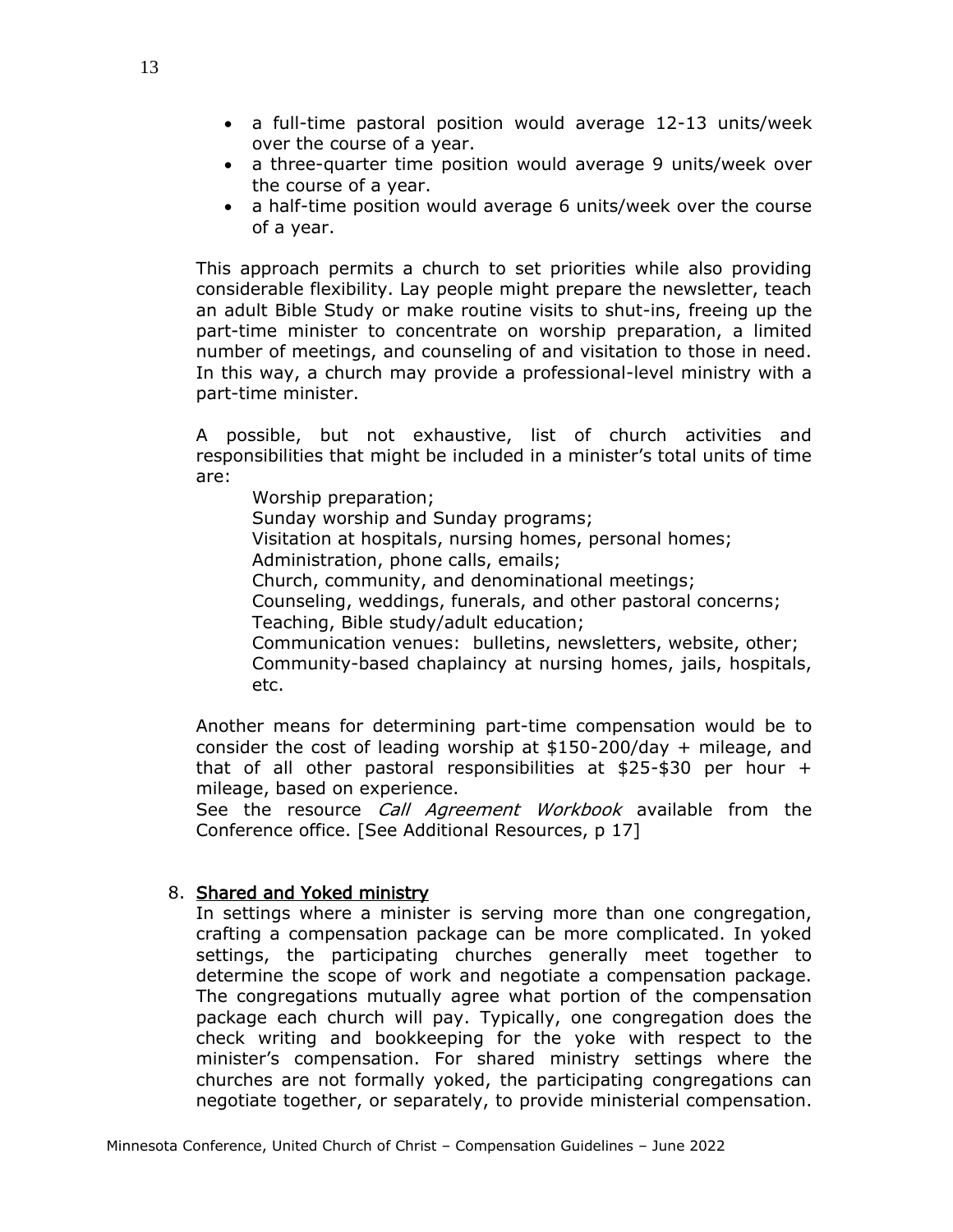In the latter situation the parties will have more latitude over what each contributes, but all will want to have a sense that each is paying a fair portion of the minister's compensation. Ministers who serve nonyoked churches will need to keep careful records for mileage reimbursement so that each church provides appropriate reimbursement. As with any ministry setting, fiscal transparency and professional accountability are important.

#### 9. Interim Minister

Interim Ministry Specialists have unique training to help congregations with the transition from settled minister to settled minister. They rely on churches to support them during their ministry in the local setting, but also need to maintain some stability between interims. Churches should take this into account when negotiating the terms to be applied at the end of an interim contract. It is suggested that each church provide an additional 30 - 45 days of full compensation following the end date of an interim minister's time in serving a church setting for more than 6 months, and 15 days of full compensation for less than 6 months of service.

Contracts for interim ministers, whether part-time or full-time, may be drawn up according to the cash salary guidelines found on pages 2-3, or by using the Unit system illustrated in Section 7, p 12-13. Since Units offer a combined compensation of salary and housing, a minimum of \$115 per Unit would be a starting point for clergy with less than 5 years experience in interim ministry. The minimum for experienced interims would be \$140 per Unit. Clergy that have a special expertise in crisis and/or after-pastor ministry would start at a minimum of \$155 per Unit.

In the majority of circumstances, the interim minister's total compensation, including benefits, will be comparable to that of the previous settled minister.

#### 10.Licensed Minister

Licensed Ministers serve a vital role in the life of the Minnesota Conference. Their compensation should be commensurate with their training, experience, skills and abilities.

#### 11.Commissioned Minister

Commissioned Ministers conduct vital ministry in the Minnesota Conference, but given their varied ministry contexts, training, and responsibilities, it is difficult to generalize about compensation except to say it should be commensurate with their training and experience.

#### 12.Pulpit Supply

Individuals serving as pulpit supply for leading worship should be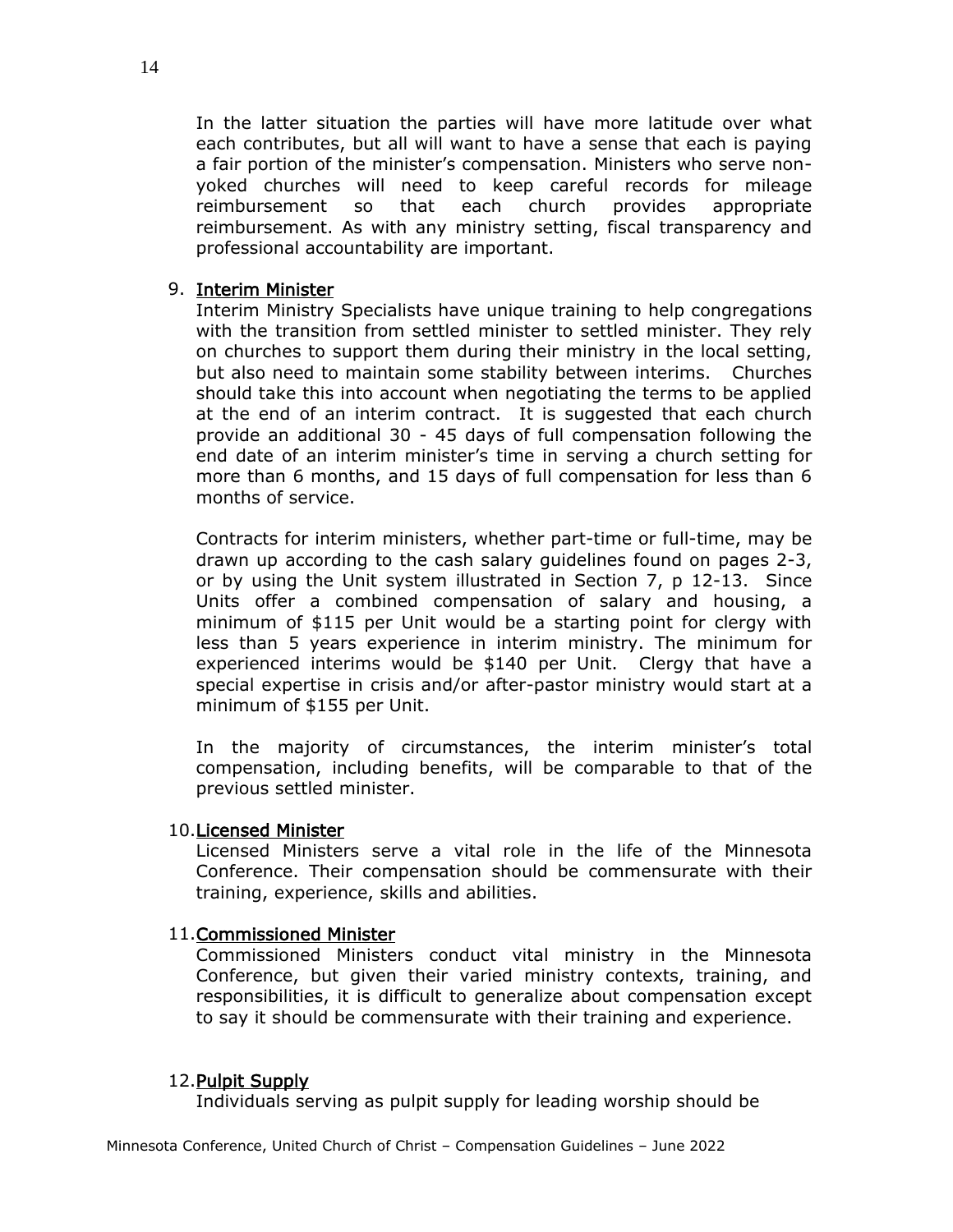compensated at a rate of \$150-200/day plus mileage. Churches should consider compensating at the higher rate in the case of the supply pastor being asked to plan and lead worship along with sermon preparation.

#### 13.Reporting a Minister's Compensation

Ministers may responsibly re-apportion their salary and housing in a way that is more beneficial for tax purposes, and to better meet their personal financial needs, while still being in accordance with the IRS Codes. Also, given the natural tendency to compare a minister's compensation with one's own, we suggest that church settings report Minister Compensation (salary + housing) in the church budget separate from that of Employer Expenses. For example:

| Minister's Compensation                |  |  |
|----------------------------------------|--|--|
| Salary                                 |  |  |
| Housing                                |  |  |
| <b>Total Compensation</b>              |  |  |
| <b>Employer Expenses</b>               |  |  |
| Annuity, Disability, & Health Benefits |  |  |
| FICA (7.65% social security offset)    |  |  |
| <b>Business Auto Reimbursement</b>     |  |  |
| Continuing Ed. & Professional Expenses |  |  |
|                                        |  |  |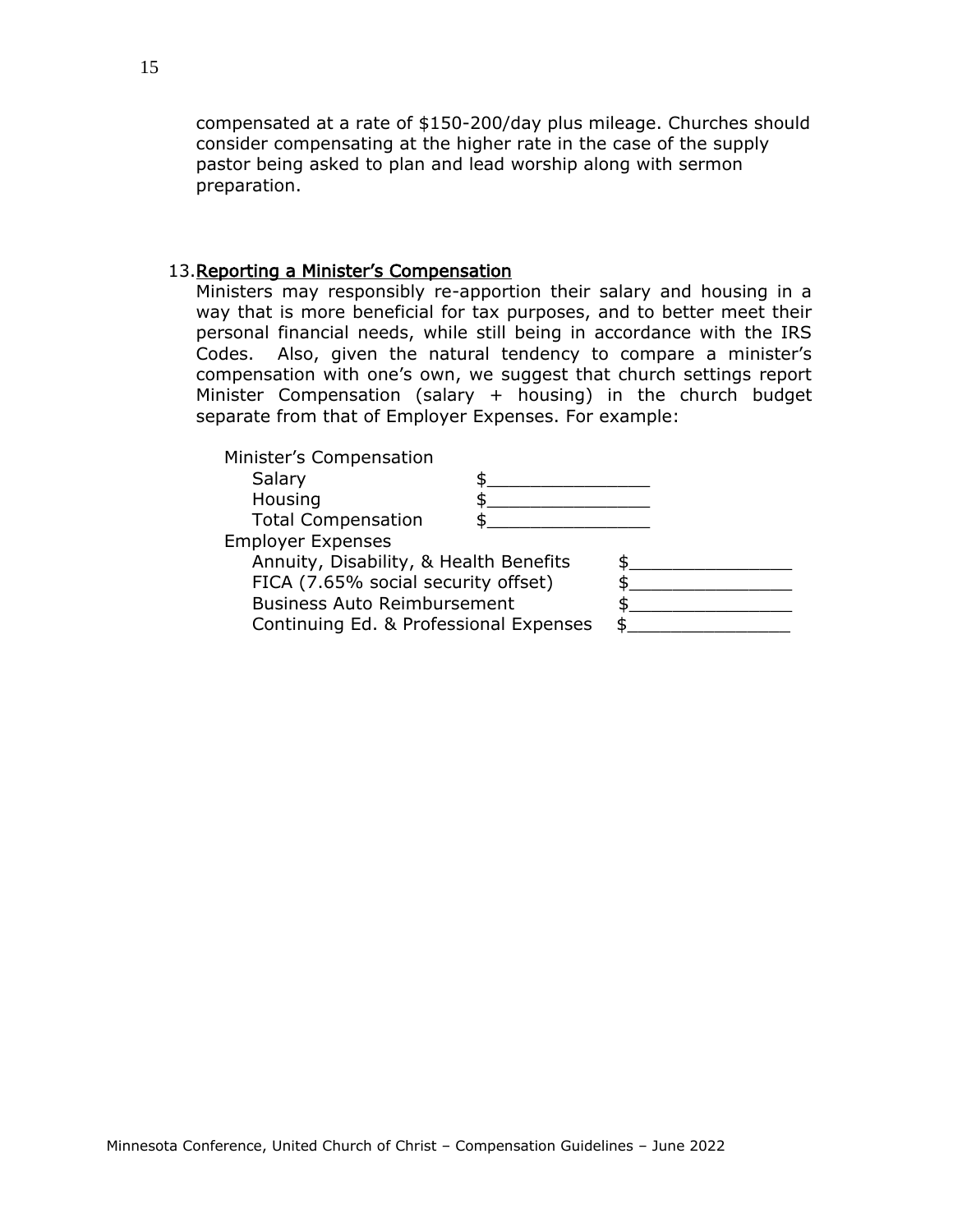### Clergy Compensation Worksheet

|                                                                    | Current<br>Year | <b>Next</b><br>Year |
|--------------------------------------------------------------------|-----------------|---------------------|
| <b>Salary Basis</b>                                                |                 |                     |
| 1. Cash Salary (pp. 2-4, pp. 14-15)<br>2. Housing Allowance or     |                 |                     |
| Fair Market Rental Value of Parsonage<br>$(pp. 4-6)$               |                 |                     |
| 3. Salary Basis Subtotal (add lines 1 and 2)                       |                 |                     |
| 4. Social Security Offset (p. 6)<br>(7.65% of line 3)              |                 |                     |
| General Benefits (pp. 6-8)                                         |                 |                     |
| 5. Retirement Annuity (14% of line 3 or 14% or line 1 x 130%)      |                 |                     |
| 6. Life and Disability Insurance (1.5% of line 3 or line 1 x 130%) |                 |                     |
| 7. Health and Dental Insurance                                     |                 |                     |
| 8. Criminal Background Check Reimbursement                         |                 |                     |
| Business Expense (pp. 8-9)                                         |                 |                     |
| 9. Business Travel (\$.56 per mile for 2021)                       |                 |                     |
| 10. Continuing Education                                           |                 |                     |
| 11. Professional Expenses                                          |                 |                     |
| 12. Benefits Sub-total (lines 5-11)                                |                 |                     |
| Total Compensation (lines $3 + 12$ )                               |                 |                     |

(Reminder: Thou shalt NOT wait to budget for Sabbatical Leave)